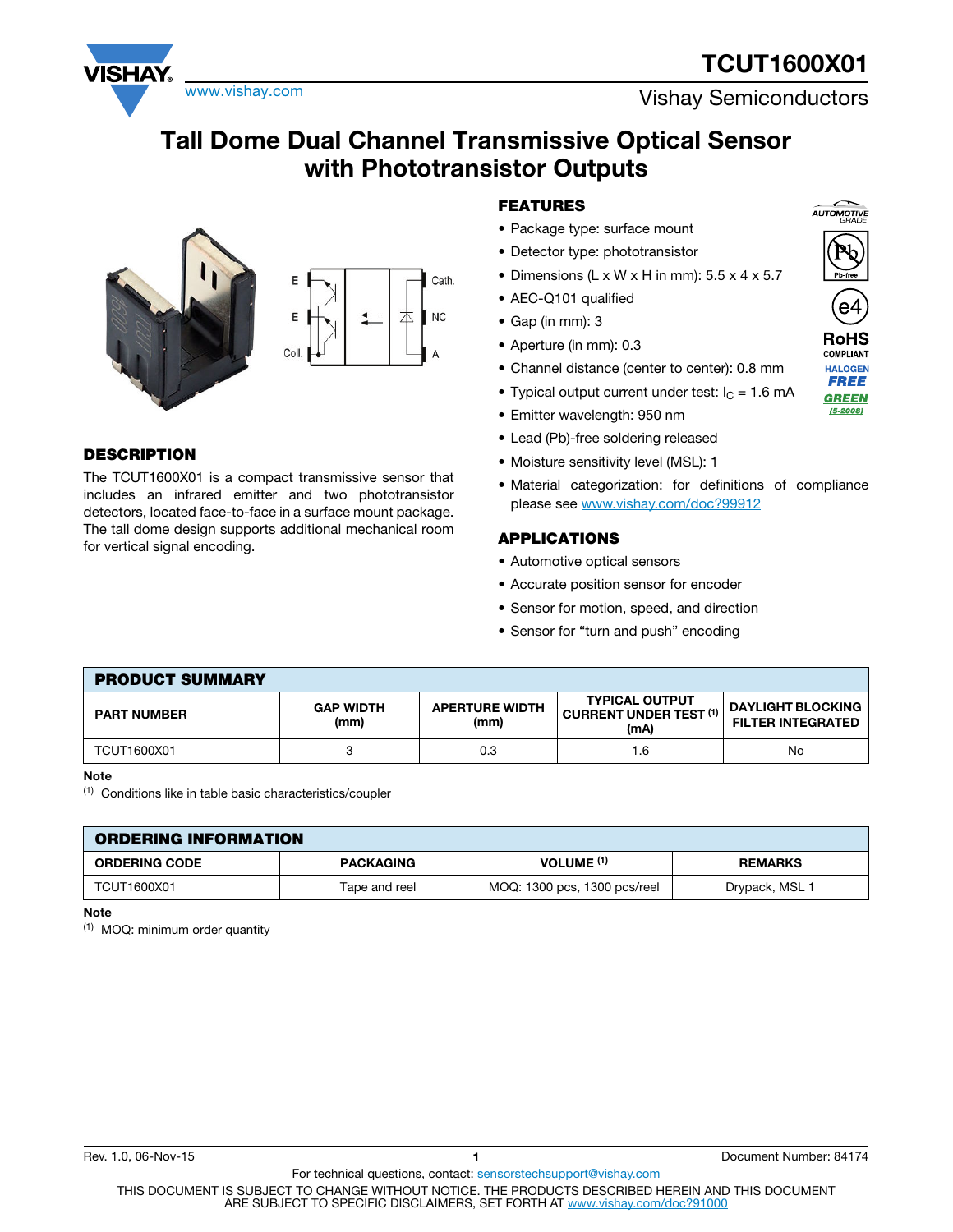# **TCUT1600X01**



## www.vishay.com **Vishay.com** Vishay Semiconductors

| <b>ABSOLUTE MAXIMUM RATINGS</b> ( $T_{amb}$ = 25 °C, unless otherwise specified) |                                    |                            |                 |             |  |  |  |  |
|----------------------------------------------------------------------------------|------------------------------------|----------------------------|-----------------|-------------|--|--|--|--|
| <b>PARAMETER</b>                                                                 | <b>TEST CONDITION</b>              | <b>SYMBOL</b>              | <b>VALUE</b>    | <b>UNIT</b> |  |  |  |  |
| <b>COUPLER</b>                                                                   |                                    |                            |                 |             |  |  |  |  |
| Total power dissipation                                                          | $T_{amb} \leq 95 °C$               | $P_{\text{tot}}$           | 37.5            | mW          |  |  |  |  |
| Junction temperature                                                             |                                    | T,                         | 110             | $^{\circ}C$ |  |  |  |  |
| Ambient temperature range                                                        |                                    | $T_{amb}$                  | $-40$ to $+105$ | $^{\circ}C$ |  |  |  |  |
| Storage temperature range                                                        |                                    | $T_{\text{stg}}$           | $-40$ to $+125$ | °C          |  |  |  |  |
| Soldering temperature                                                            | In accordance with fig. 16         | $\mathsf{T}_{\mathsf{sd}}$ | 260             | °C          |  |  |  |  |
| <b>INPUT (EMITTER)</b>                                                           |                                    |                            |                 |             |  |  |  |  |
| Reverse voltage                                                                  |                                    | $V_{R}$                    | 5               | ٧           |  |  |  |  |
| Forward current                                                                  | $T_{amb} \leq 95 °C$               | IF.                        | 25              | mA          |  |  |  |  |
| Forward surge current                                                            | $t_{p} \leq 10 \mu s$              | <b>IFSM</b>                | 200             | mA          |  |  |  |  |
| Power dissipation                                                                | $T_{amb} \leq 95 °C$               | $P_V$                      | 37.5            | mW          |  |  |  |  |
| <b>OUTPUT (DETECTOR)</b>                                                         |                                    |                            |                 |             |  |  |  |  |
| Collector emitter voltage                                                        |                                    | <b>V<sub>CEO</sub></b>     | 20              | v           |  |  |  |  |
| Emitter collector voltage                                                        |                                    | V <sub>ECO</sub>           | 7               | v           |  |  |  |  |
| Collector current                                                                |                                    | I <sub>C</sub>             | 20              | mA          |  |  |  |  |
| Collector dark current                                                           | $T_{amb} = 85 °C$ , $V_{CE} = 5 V$ | <b>I</b> CEO               | 3.3             | μA          |  |  |  |  |

### **ABSOLUTE MAXIMUM RATINGS**



Fig. 1 - Power Dissipation Limit vs. Ambient Temperature Fig. 2 - Forward Current Limit vs. Ambient Temperature

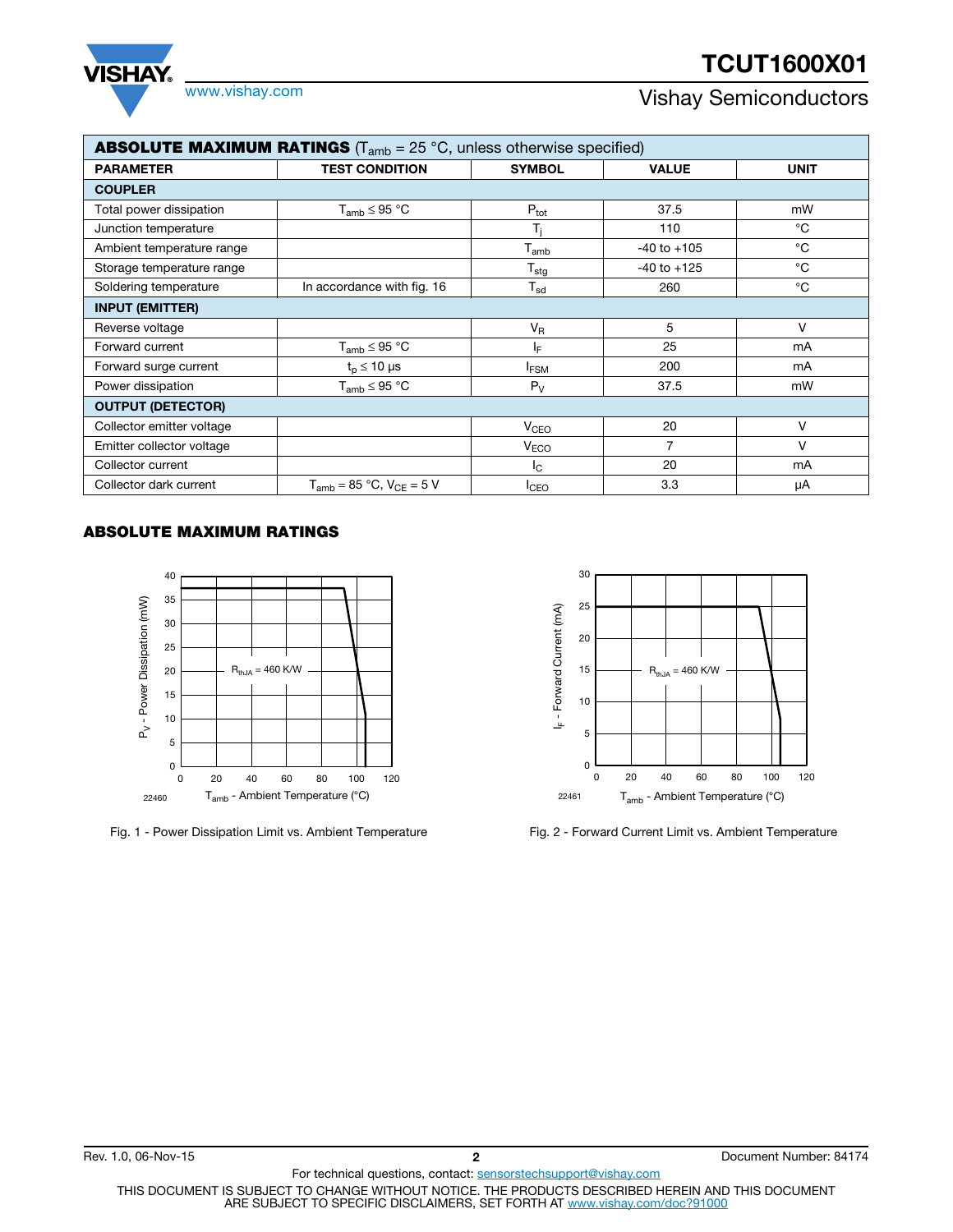# **TCUT1600X01**



## www.vishay.com **Vishay Semiconductors**

| <b>ELECTRICAL CHARACTERISTICS</b> ( $T_{amb} = 25 \degree C$ , unless otherwise specified) |                                                                    |                        |                          |                          |                          |             |  |  |  |
|--------------------------------------------------------------------------------------------|--------------------------------------------------------------------|------------------------|--------------------------|--------------------------|--------------------------|-------------|--|--|--|
| <b>PARAMETER</b>                                                                           | <b>TEST CONDITION</b>                                              | <b>SYMBOL</b>          | MIN.                     | TYP.                     | MAX.                     | <b>UNIT</b> |  |  |  |
| <b>COUPLER</b>                                                                             |                                                                    |                        |                          |                          |                          |             |  |  |  |
| Collector current per channel                                                              | $V_{CE} = 5 V$ , I <sub>F</sub> = 15 mA                            | Ic.                    | 0.7                      | 1.6                      | $\overline{\phantom{a}}$ | mA          |  |  |  |
| Collector emitter saturation<br>voltage                                                    | $I_F = 15$ mA, $I_C = 0.2$ mA                                      | $V_{CEsat}$            |                          |                          | 0.4                      | v           |  |  |  |
| <b>INPUT (EMITTER)</b>                                                                     |                                                                    |                        |                          |                          |                          |             |  |  |  |
| Forward voltage                                                                            | $I_F = 15 \text{ mA}$                                              | $V_F$                  | 1                        | 1.2                      | 1.4                      | V           |  |  |  |
| Reverse current                                                                            | $V_R = 5 V$                                                        | l <sub>R</sub>         | $\overline{\phantom{0}}$ |                          | 10                       | μA          |  |  |  |
| Junction capacitance                                                                       | $V_B = 0 V$ , f = 1 MHz                                            | $C_i$                  | -                        | 25                       | $\overline{\phantom{a}}$ | рF          |  |  |  |
| <b>OUTPUT (DETECTOR)</b>                                                                   |                                                                    |                        |                          |                          |                          |             |  |  |  |
| Collector emitter voltage $I_{\rm C}$                                                      | $I_C = 1$ mA                                                       | V <sub>CEO</sub>       | 20                       | $\overline{\phantom{0}}$ | $\overline{\phantom{a}}$ | $\vee$      |  |  |  |
| Emitter collector voltage                                                                  | $I_E = 100 \mu A$                                                  | <b>V<sub>ECO</sub></b> | 7                        |                          |                          | V           |  |  |  |
| Collector dark current                                                                     | $V_{CE} = 25 V$ , $I_F = 0 A$ , $E = 0 Ix$                         | <b>I</b> CEO           | -                        |                          | 100                      | nA          |  |  |  |
| <b>SWITCHING CHARACTERISTICS</b>                                                           |                                                                    |                        |                          |                          |                          |             |  |  |  |
| Rise time                                                                                  | $I_C = 0.7$ mA, $V_{CF} = 5$ V,<br>$R_1 = 100 \Omega$ (see fig. 3) | t,                     |                          | 9                        | 150                      | μs          |  |  |  |
| Fall time                                                                                  | $I_C = 0.7$ mA, $V_{CE} = 5$ V,<br>$R_1 = 100 \Omega$ (see fig. 3) | $t_{\rm f}$            |                          | 16                       | 150                      | μs          |  |  |  |



**BASIC CHARACTERISTICS** (T<sub>amb</sub> = 25 °C, unless otherwise specified)







Fig. 5 - Forward Current vs. Forward Voltage Fig. 6 - Forward Voltage vs. Ambient Temperature

For technical questions, contact: sensorstechsupport@vishay.com THIS DOCUMENT IS SUBJECT TO CHANGE WITHOUT NOTICE. THE PRODUCTS DESCRIBED HEREIN AND THIS DOCUMENT ARE SUBJECT TO SPECIFIC DISCLAIMERS, SET FORTH AT www.vishay.com/doc?91000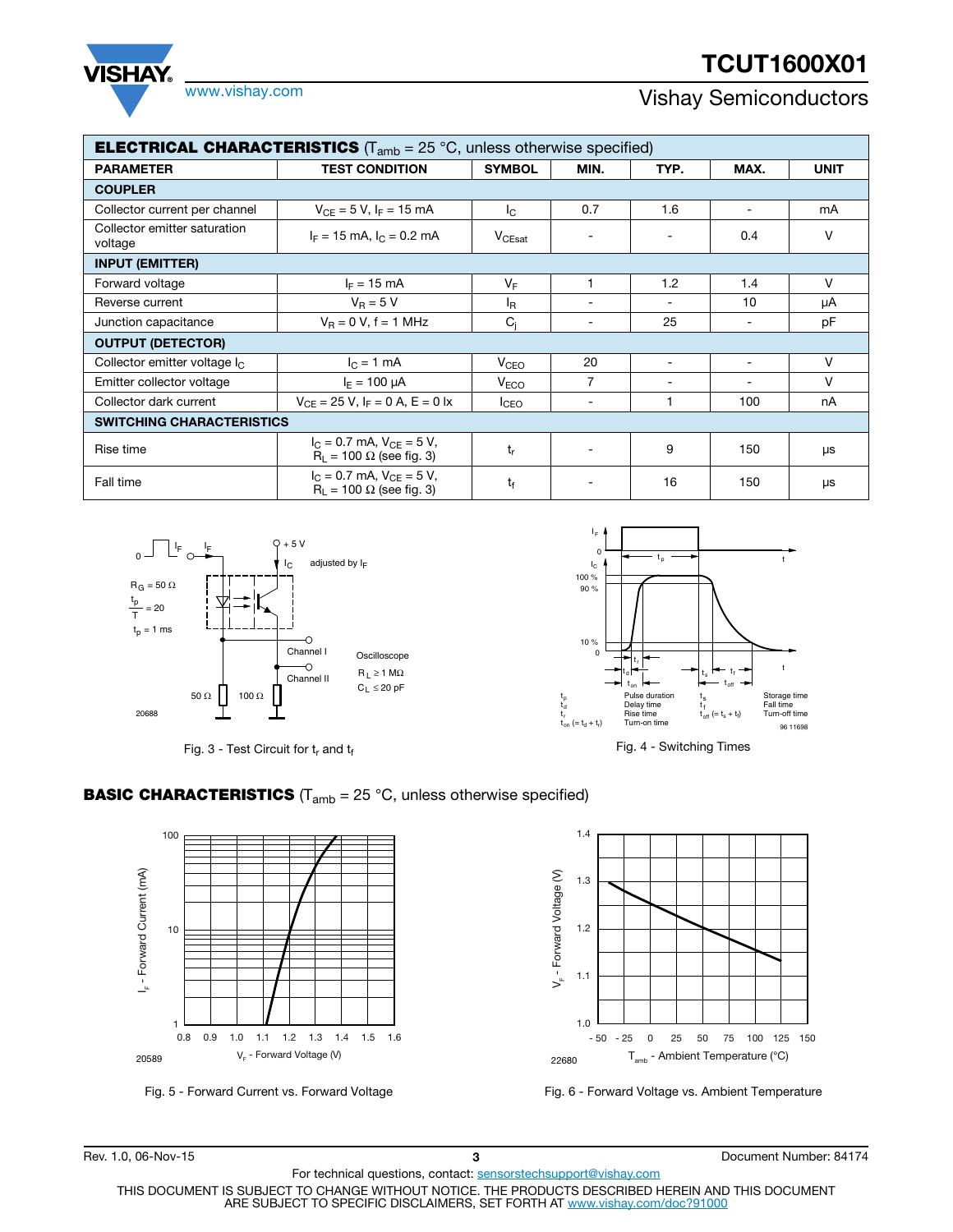### www.vishay.com **Vishay Semiconductors**



Fig. 7 - Collector Current vs. Forward Current



Fig. 8 - Collector Current vs. Collector Emitter Voltage



Fig. 9 - Collector Emitter Saturation Voltage vs. Ambient Temperature



Fig. 10 - Collector Current vs. Ambient Temperature



Fig. 11 - Collector Dark Current vs. Ambient Temperature



Fig. 12 - Relative Collector Current vs. Horizontal Displacement

For technical questions, contact: sensorstechsupport@vishay.com THIS DOCUMENT IS SUBJECT TO CHANGE WITHOUT NOTICE. THE PRODUCTS DESCRIBED HEREIN AND THIS DOCUMENT ARE SUBJECT TO SPECIFIC DISCLAIMERS, SET FORTH AT www.vishay.com/doc?91000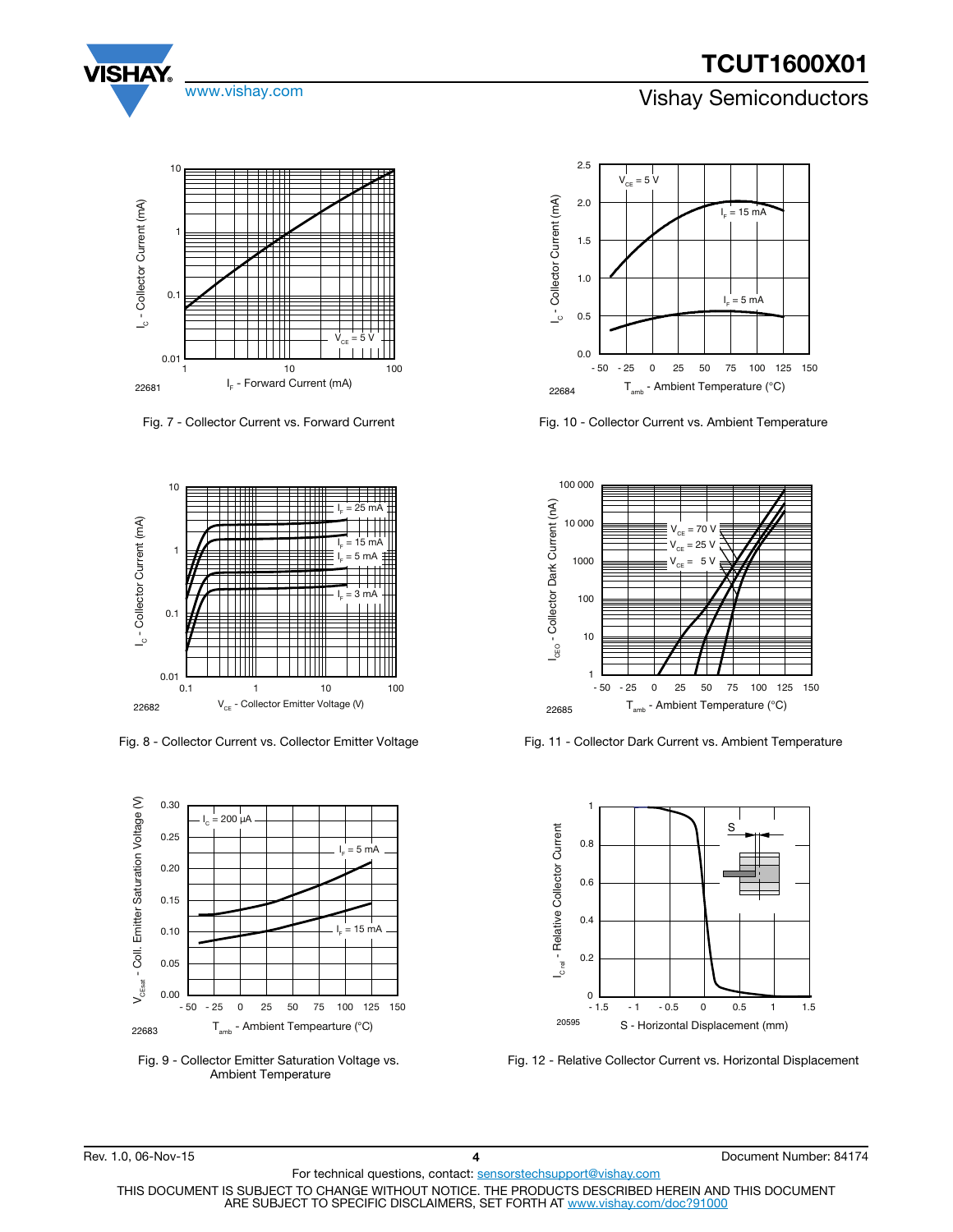

S - Vertical Displacement (mm) 20610

Fig. 13 - Relative Collector Current vs. Vertical Displacement



Fig. 14 - Rise/Fall Time vs. Collector Current



Fig. 15 - Application example

#### **REFLOW SOLDER PROFILE**



Fig. 16 - Lead (Pb)-free Reflow Solder Profile acc. J-STD-020

### **FLOOR LIFE**

Level 1, acc. JEDEC®, J-STD-020. No time limit.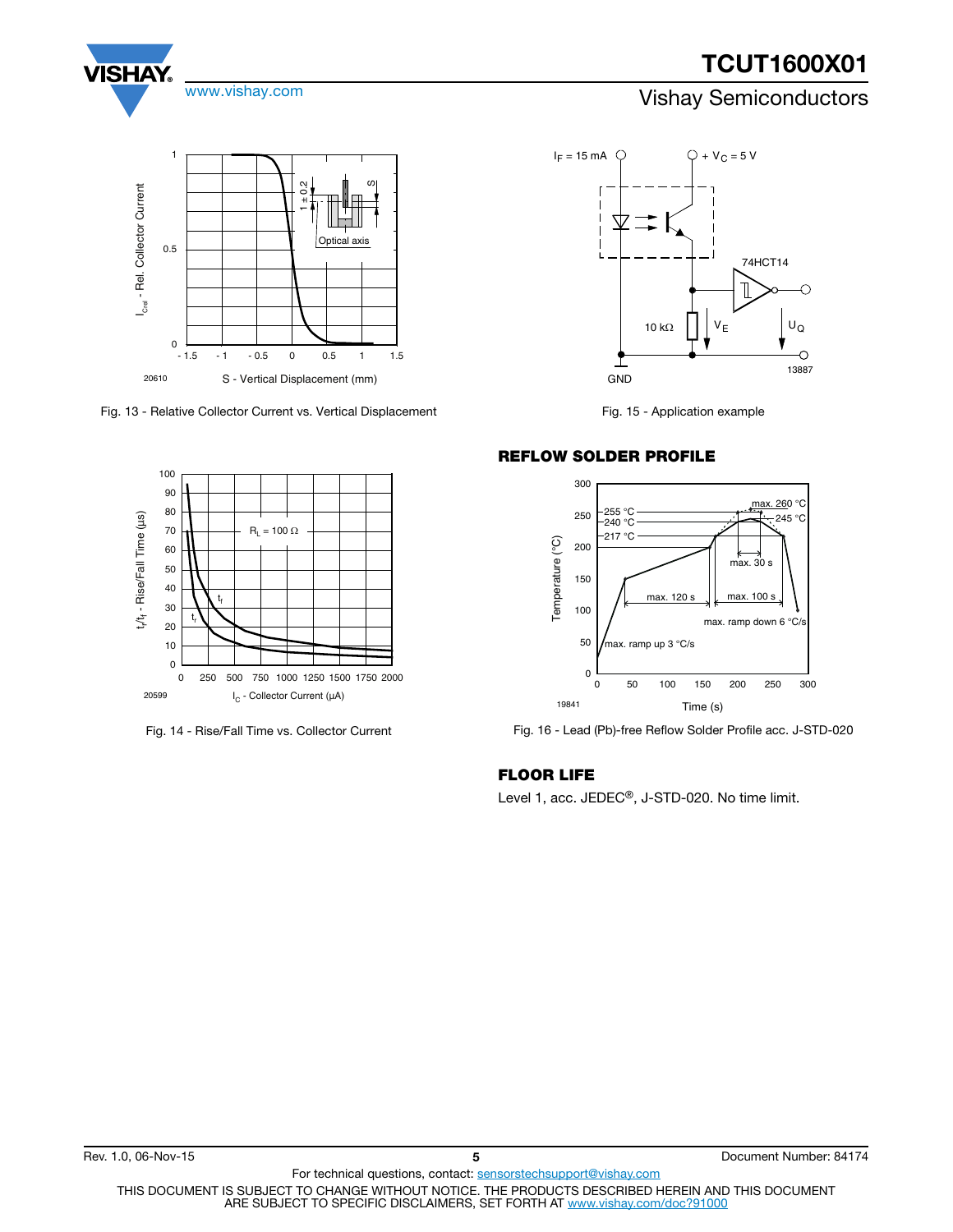

www.vishay.com **Vishay Semiconductors** 

#### **PACKAGE DIMENSIONS** in millimeters

**VISHAY** 



For technical questions, contact: sensorstechsupport@vishay.com THIS DOCUMENT IS SUBJECT TO CHANGE WITHOUT NOTICE. THE PRODUCTS DESCRIBED HEREIN AND THIS DOCUMENT ARE SUBJECT TO SPECIFIC DISCLAIMERS, SET FORTH AT www.vishay.com/doc?91000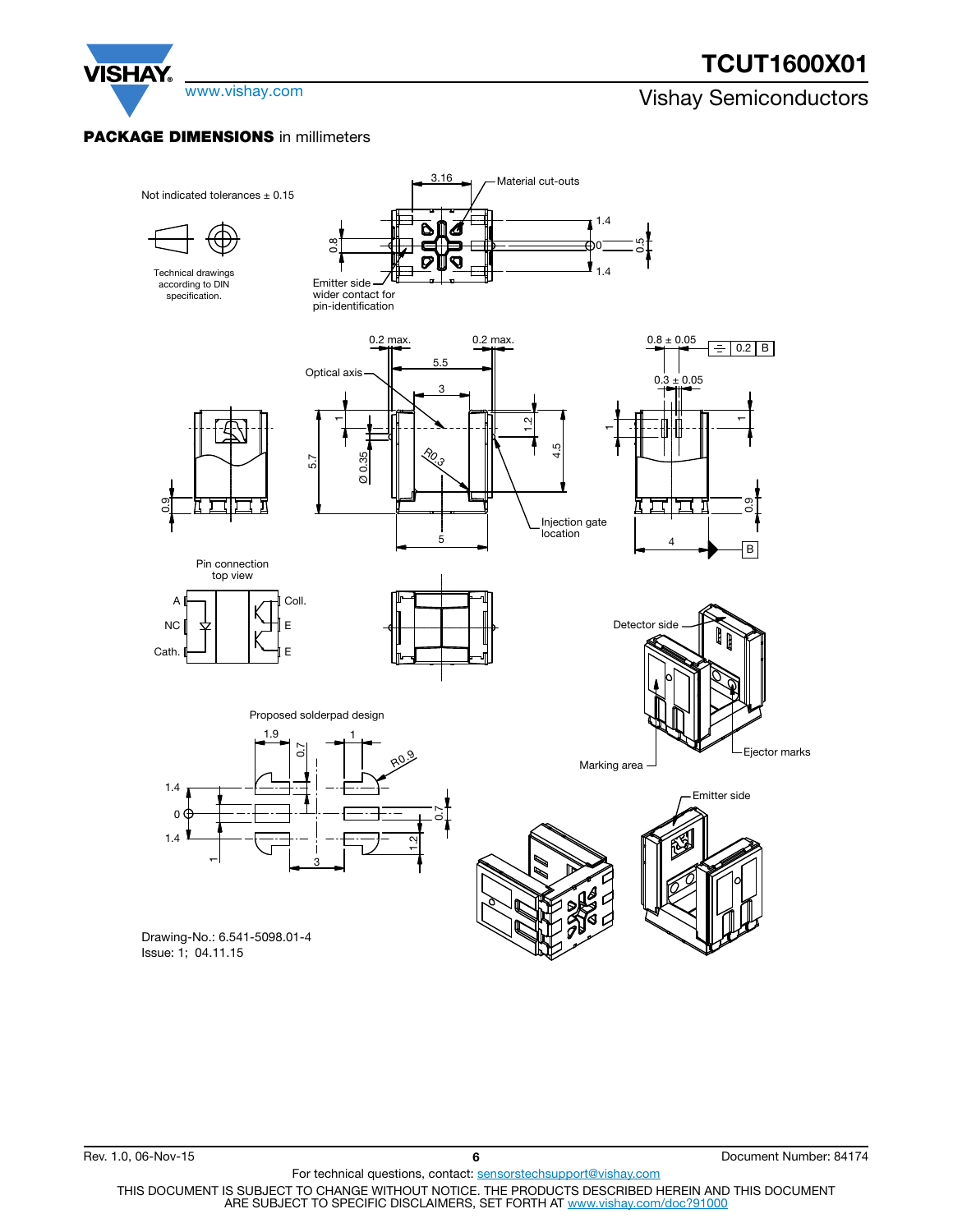

Issue: 1; 04.11.15

12

For technical questions, contact: sensorstechsupport@vishay.com THIS DOCUMENT IS SUBJECT TO CHANGE WITHOUT NOTICE. THE PRODUCTS DESCRIBED HEREIN AND THIS DOCUMENT<br>ARE SUBJECT TO SPECIFIC DISCLAIMERS, SET FORTH AT <u>www.vishay.com/doc?91000</u>